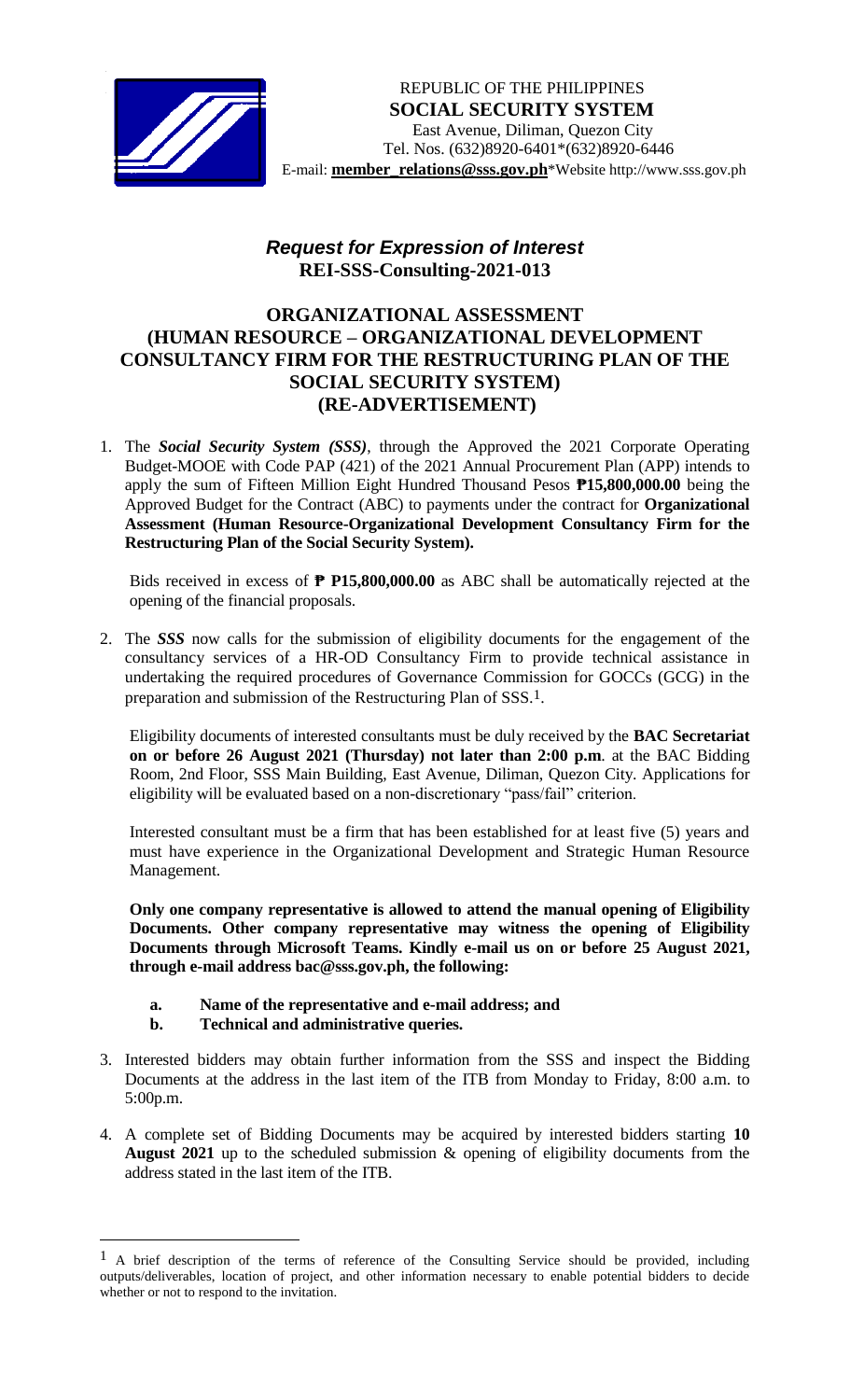Payment of **P12,500.00** for the Bidding Documents shall be paid by the Shortlisted Consultant's only.

The mode of payment will be on a cash basis payable at the SSS Cash Department, Ground Floor, SSS Main Bldg., upon accomplishment of SSS Form R-6. The Bidding Documents shall be received personally by the prospective Bidder or his authorized representative.

**It may also be downloaded free of charge from the website of the Philippine Government** Electronic Procurement System (PhilGEPS) and the website of the SSS*,* provided that Bidders shall pay the applicable fee for the Bidding Documents not later than the submission of their bids.

5. The BAC shall draw up the short list of consultants from those who have submitted Expression of Interest, including the eligibility documents and have been determined as eligible in accordance with the provisions of Republic Act 9184 (RA 9184), otherwise known as the "Government Procurement Reform Act", and its Revised Implementing Rules and Regulations (RIRR).

The short list shall consist of three  $(3)^2$  prospective bidders who will be entitled to submit bids. The criteria and rating system for shortlisting are:

| <b>CRITERIA</b>             |                                                                                                                        | <b>WEIGHT</b> |
|-----------------------------|------------------------------------------------------------------------------------------------------------------------|---------------|
|                             | Applicable Work Experience and Capability of<br>Human Resource – Organizational Development<br><b>Consultancy Firm</b> | 40%           |
| $\mathcal{D}_{\mathcal{L}}$ | <b>Qualification of Personnel</b>                                                                                      | 20%           |
| 3                           | <b>Current Workload Relative to Capacity</b>                                                                           | 40%           |
|                             | <b>Total</b>                                                                                                           | 100%          |
|                             | <b>Minimum Passing Rate for Shortlisting</b>                                                                           | 70%           |

- 6. Bidding will be conducted through open competitive bidding procedures using nondiscretionary "pass/fail" criterion as specified in the IRR of RA 9184.
	- (i) Bidding is restricted to Filipino citizens/sole proprietorships, cooperatives, and partnerships or organizations with at least sixty percent (60%) interest or outstanding capital stock belonging to citizens of the Philippines.
- 7. The SSS shall evaluate bids using the Quality-Cost Based Evaluation (QCBE). The weights to be allocated for the Technical and Financial Proposals are indicated in Clause 25.1, Section III, Bid Data Sheet, Part II of the Bidding Documents. The criteria and rating system for the evaluation of bids as indicated in the Instructions to Bidders are provided in Clause 25.1 and 26.2, Section III, Bid Data Sheet, Part II of the Bidding Documents.
- 8. The contract shall be completed **within a maximum of twelve (12) months starting from the receipt of Notice to Proceed (NTP) and Signed Contract** excluding at least 4-time participation as Resource Persons of SSS during meetings with GCG.
- 9. References to the dates and times shall be based on Philippine Standard time. Should any of the above dates fall on a holiday, the deadline shall be extended to the same time on the immediately succeeding business day in Quezon City.

 $\overline{a}$ 

 $2$  For World Bank financed contract, the short list should be six (6) Consultants.